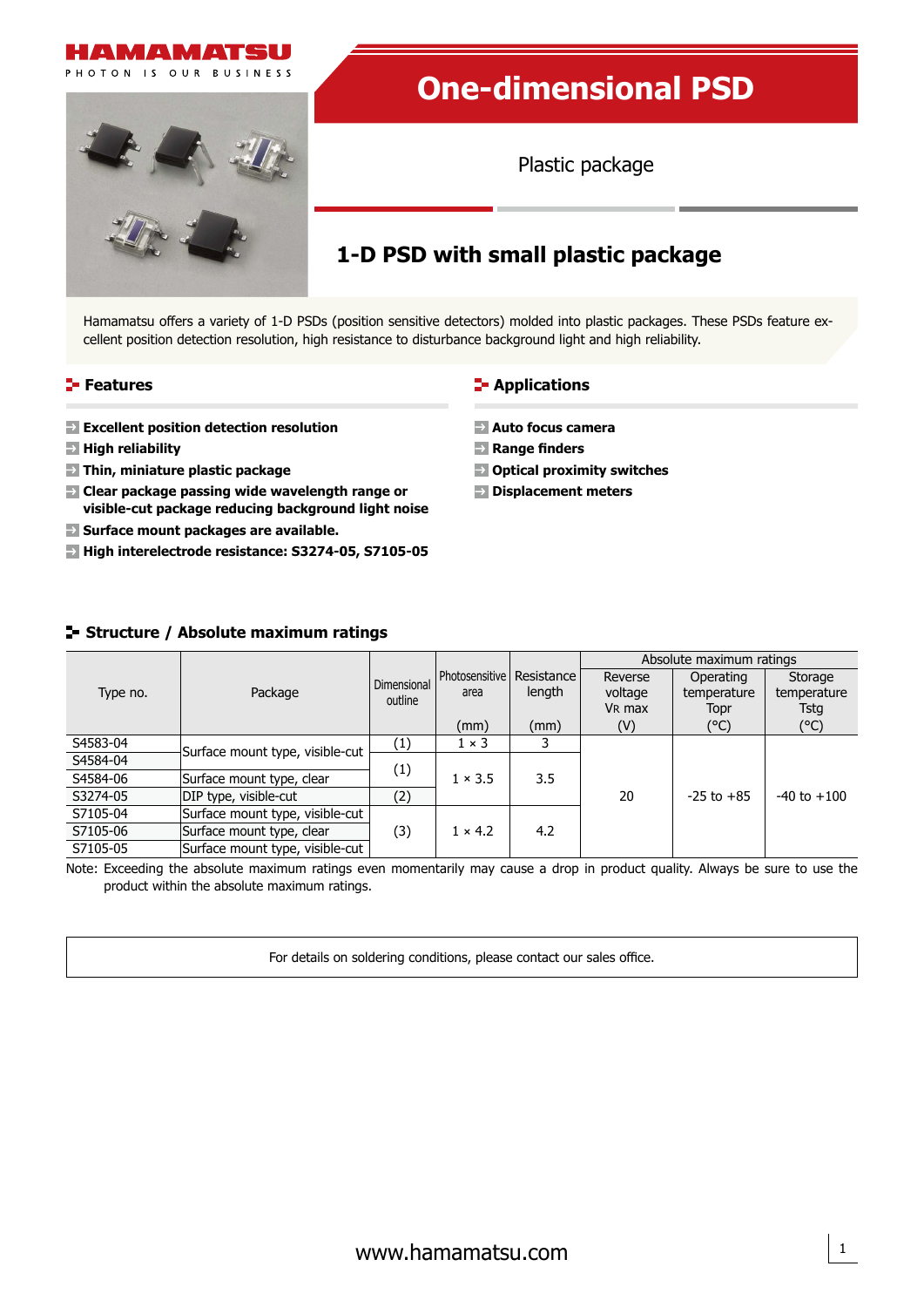| Type no. | Spectral<br>response<br>range<br>Λ | Peak<br>sensitivity<br>wavelength<br>λp | Photosensitivity<br>S                            |       | Interelectrode<br>resistance<br><b>Rie</b><br>$Vb=0.1 V$ |                           | Position<br>detection error *1 photocurrent<br>$V_{R}=1$ V<br>Light spot size=\$300 µm |      | Saturation<br>$*2$<br>Ist<br>$V_{R}=1$ V | <b>Dark</b><br>current<br>ID<br>$V_{R}=1$ V |      | Temp.<br>coefficient<br>of<br>ID<br>TCID | Rise time $*3$<br>tr<br>$V_R = 1 V$<br>$RL = 1 k\Omega$ |                | <b>Terminal</b><br>capacitance<br>Ct<br>$V_R = 1 V$<br>$ f=10$ kHz |      |
|----------|------------------------------------|-----------------------------------------|--------------------------------------------------|-------|----------------------------------------------------------|---------------------------|----------------------------------------------------------------------------------------|------|------------------------------------------|---------------------------------------------|------|------------------------------------------|---------------------------------------------------------|----------------|--------------------------------------------------------------------|------|
|          |                                    |                                         | $\lambda$ =650 nm $\lambda$ =890 nm $\vert$ Min. |       |                                                          |                           | Typ.   Max.                                                                            | Typ. | Max.                                     | $RL=1$ kΩ                                   | Typ. | Max.                                     |                                                         |                | $\lambda = 650$ nm $\lambda = 890$ nm                              |      |
|          | (nm)                               | (nm) $\mid$                             | (A/W)                                            | (A/W) | $(k\Omega)$                                              | $(k\Omega)$ (k $\Omega$ ) |                                                                                        | (µm) | $(\mu m)$                                | (µA)                                        | (nA) |                                          | $(nA)$ (times/°C)                                       | (µs)           | $(\mu s)$                                                          | (pF) |
| S4583-04 | 760 to 1100                        | 960                                     | $\blacksquare$                                   | 0.51  | 100                                                      | 140                       | 180                                                                                    | ±10  | ±30                                      | 30                                          | 0.05 |                                          | 1.15                                                    | $\blacksquare$ | 10                                                                 | 15   |
| S4584-04 | 760 to 1100                        | 960                                     | $\overline{\phantom{0}}$                         | 0.51  | 140<br>100<br>400<br>320                                 |                           | 180                                                                                    | ±15  | ±35                                      | 30                                          |      |                                          | 1.15                                                    |                | 10                                                                 | 15   |
| S4584-06 | 320 to 1100                        |                                         | 0.38                                             | 0.55  |                                                          |                           |                                                                                        |      |                                          |                                             | 0.05 |                                          |                                                         | 3.             |                                                                    |      |
| S3274-05 | 760 to 1100                        |                                         | $\blacksquare$                                   | 0.51  |                                                          | 480                       |                                                                                        |      | 15                                       |                                             |      |                                          | $\overline{\phantom{0}}$                                | 15             |                                                                    |      |
| S7105-04 | 760 to 1100                        | 960                                     | $\overline{\phantom{0}}$                         | 0.51  | 100<br>140<br>400<br>320                                 |                           | 180                                                                                    | ±15  | ±40                                      | 30                                          | 0.1  | 2                                        | 1.15                                                    |                | 5                                                                  |      |
| S7105-06 | 320 to 1100                        |                                         | 0.38                                             | 0.55  |                                                          |                           |                                                                                        |      |                                          |                                             |      |                                          |                                                         | $\overline{2}$ |                                                                    | 40   |
| S7105-05 | 760 to 1100                        |                                         | $\overline{\phantom{0}}$                         | 0.51  |                                                          | 480                       |                                                                                        |      | 15                                       |                                             |      |                                          | $\blacksquare$                                          | 10             |                                                                    |      |

# **Electrical and optical characteristics (Typ. Ta=25 °C, unless otherwise noted)**

\*1: In the range 75% from the center of the photosensitive area to the edge

\*2: This indicates the upper limit of the photocurrent linearity over the entire incident light quantity and is defined as the photocurrent at a point where the linearity deviates by 10%.

\*3: Time required for output change from 10 to 90% of the steady output value when stepped function light is input to the PSD

# **Spectral response**



KPSDB0079ED

## **P** Dark current vs. reverse voltage



Reverse voltage (V)

HAMAMATSU PHOTON IS OUR BUSINESS KPSDB0004EG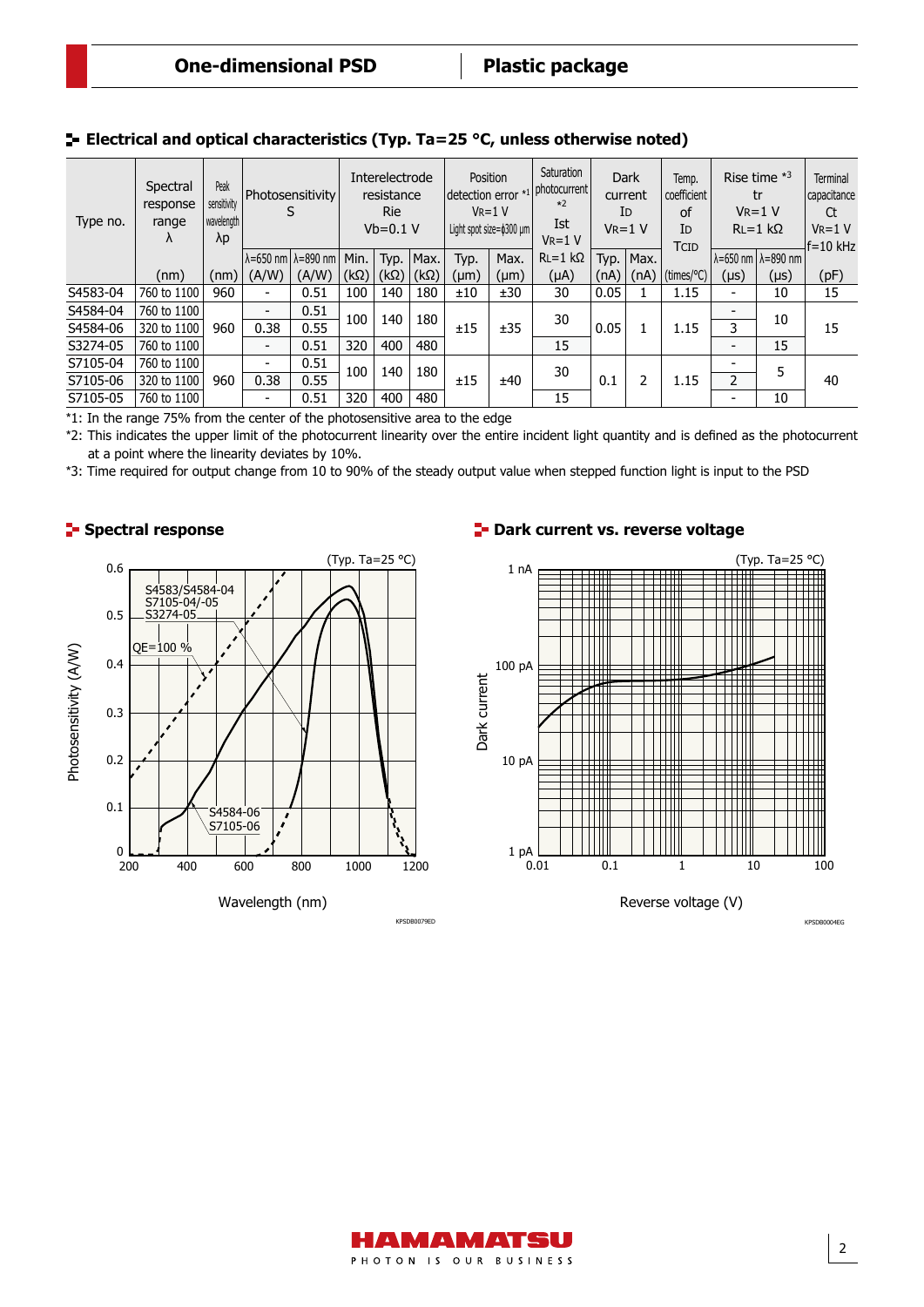

# **Saturation photocurrent vs. interelectrode resistance E-Definition of position detection error**

KPSDB0003EA

When the electrical center of a PSD is assumed to be the position of incident light where light current I1 equals I2, position detection error at each incident position can be defined by the following equation.

Position detection error ( $\mu$ m) = Incident position  $rac{I_2 - I_1}{I_1 + I_2} \times \frac{L}{2}$ 

The electrical center is viewed as  $0$ ,  $I_1$  as  $(+)$ , and  $I_2$  as  $(-)$ .



# **P**-Dimensional outlines (unit: mm)

(1) S4583-04, S4584-04/-06 (Surface mount type)



KPSDA0022EA

3

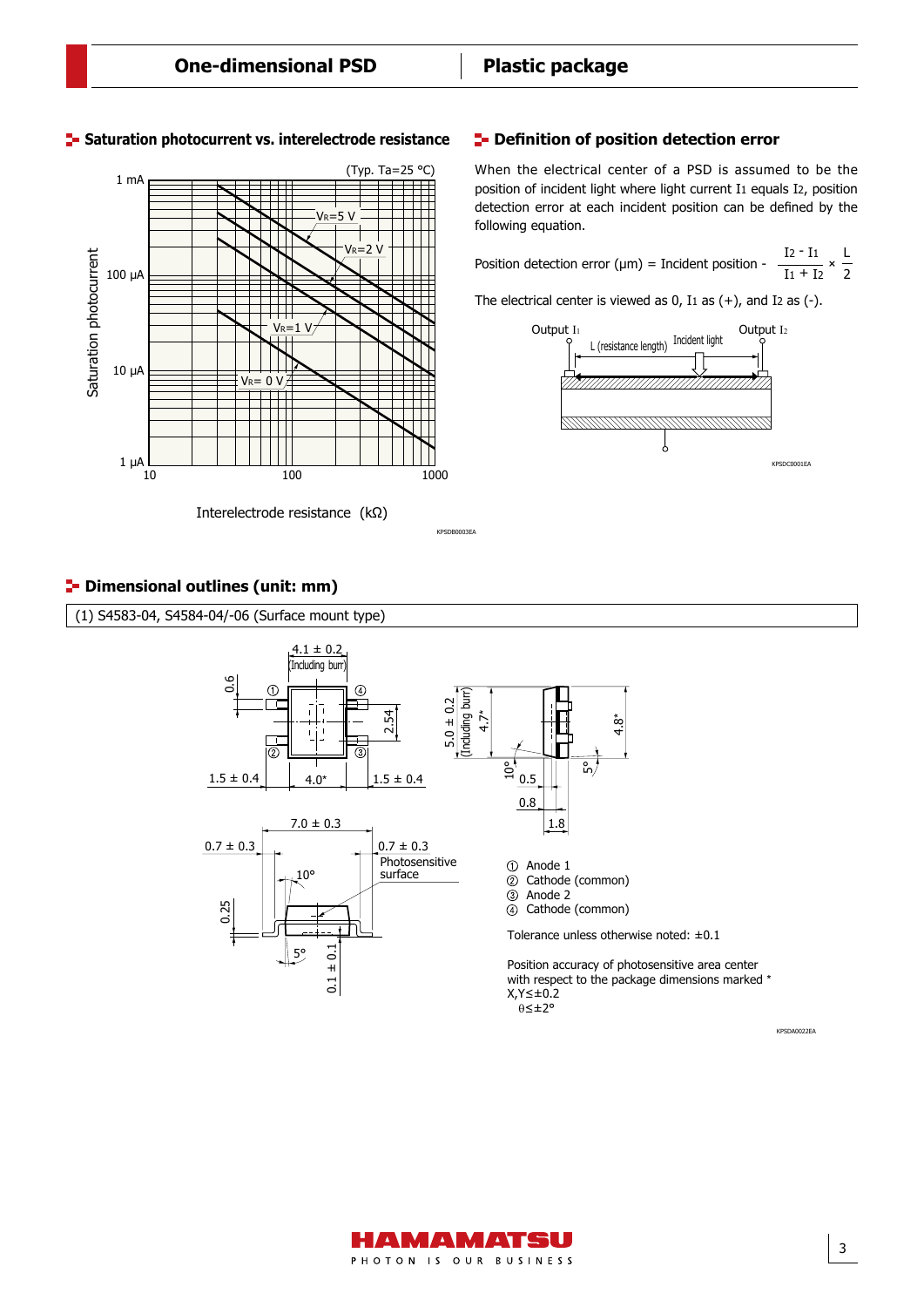# (2) S3274-05



### (3) S7105-04/-05/-06 (Surface mount type)



# ΄<br>θ≤±2°

KPSDA0047EA

4